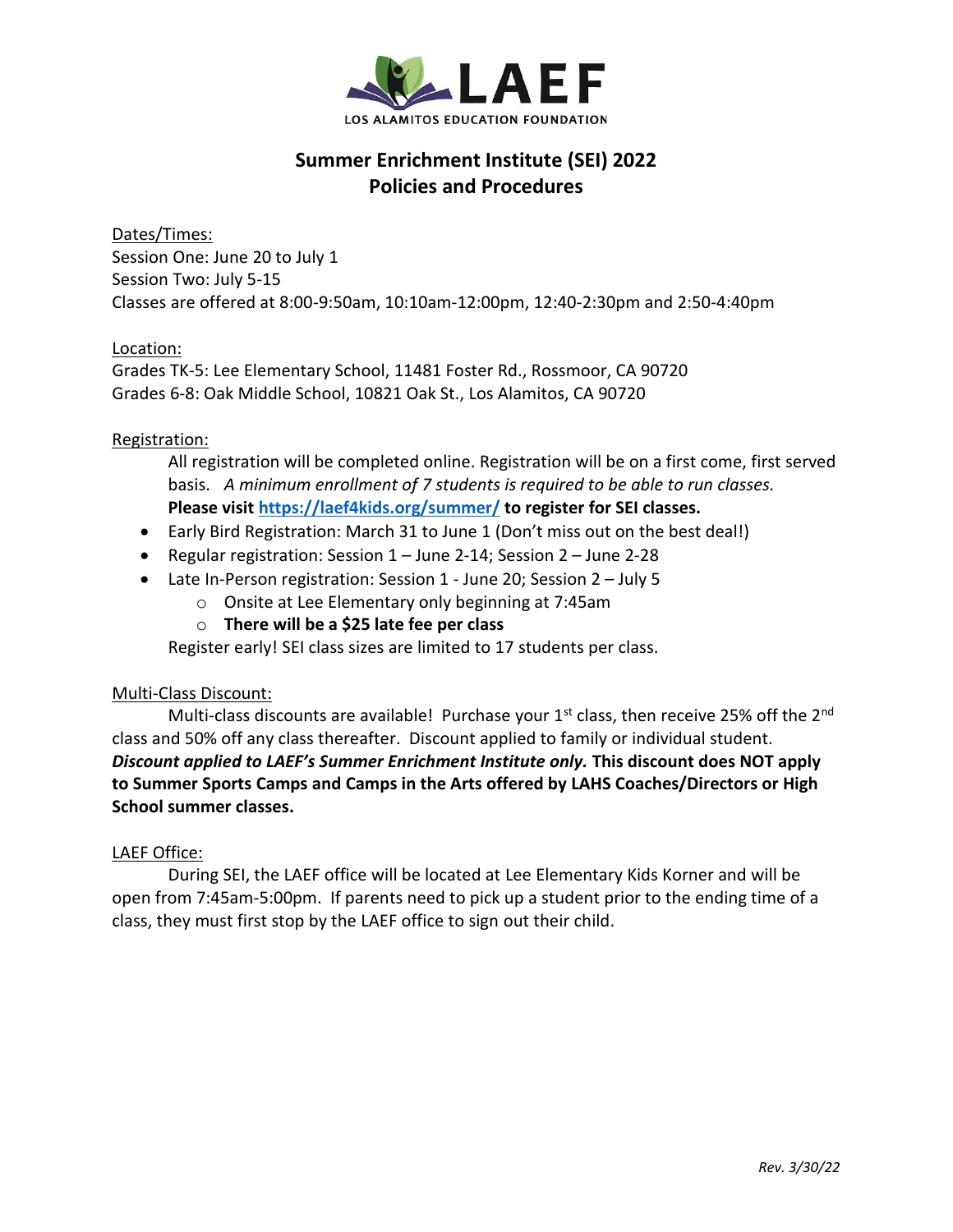

## What to Bring:

-If the student is on campus for more than one class, they should bring their own backpack.

-It is recommended that students bring their own pencils, eraser, crayons/markers/colored pencils, scissors, and glue stick. The teacher will provide some supplies and consumable items, such as worksheets, lined paper, construction paper, etc.

-Students should bring filled water bottles from home.

-If enrolled in outdoor classes, hats and sunscreen are recommended.

-Label all valuable items! A lost-and-found will be located outside the LAEF office.

#### Drop Off:

Elementary parents/guardians are to bring their child(ren) on campus via the Main Gate and head to the blacktop area by Kids Korner. Teachers will be spaced around the playground holding a class name sign; kids will check in and line up with their teacher and then will be walked to class.

#### Switching Between Classes:

LAEF staff and volunteers will direct students to line up with their teacher for their next class following recess and/or lunch. Students will receive badges in their first class that show their class schedule. Staff will have full rosters to further assist children going from class to class. **Please be sure your child knows their last name.**

#### Recess Break:

Elementary Only: there are two recess breaks from 9:50-10:10am and from 2:30- 2:50pm. Recess serves as snack time, which can be purchased from LAEF or brought from home.

#### Pre-Purchased Snack:

Elementary Only: recess snack combos can be purchased during online registration. The snack combos are \$2 per recess. The Snack Cart will be rolled out for each recess and students will get to choose one snack and one drink from a variety of options. Snacks can be purchased with cash, but the pre-pay option is great so that kids do not need to keep track of money.

- First session snack/drink fee: \$20 per recess
- Second session snack/drink fee: \$18 per recess

If a student does not pick up their pre-paid snack, their name will be called on a bullhorn toward the end of recess. If it is still not picked up, the snack will be delivered to the student in their subsequent class.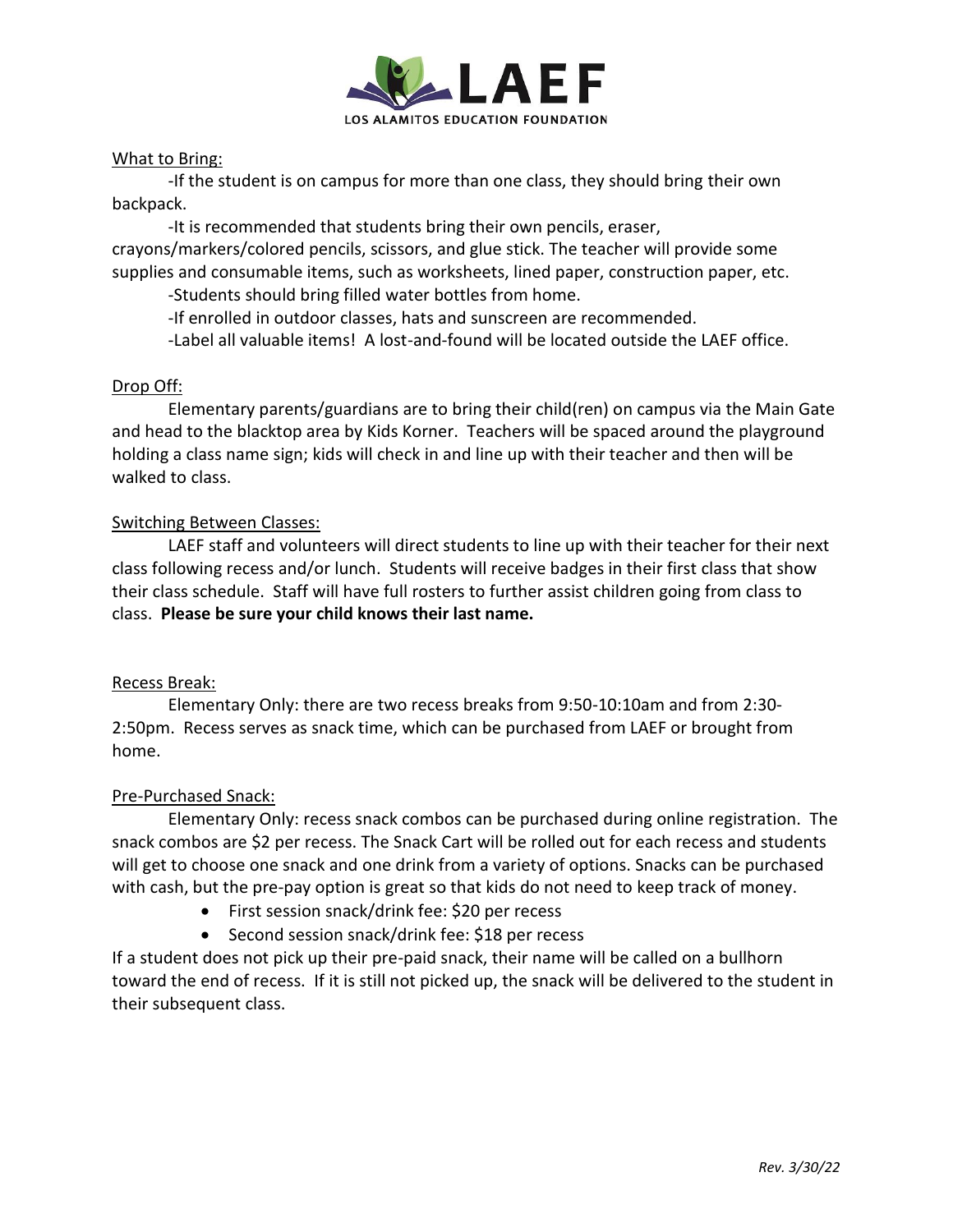

## Lunch Break:

Students who take a 10:10 class and 12:40 class will receive a FREE supervised lunch break and recess from 12:00-12:40pm. Students need to pack their own sack lunch. \*Please note -- In 2021, Los Al USD Food Services provided a free hot-lunch option. As of now, we do not know if this will be available for Summer 2022.

## Bus Transportation:

LAEF provides bussing at 12:00pm from SEI to Los Al USD's Camp Fun in the Sun (Kids Korner) at Hopkinson Elementary. LAEF provides bussing from Hopkinson (Summer School/Academy or Kids Korner) to SEI for classes that start at 12:40. Bus transportation costs \$20 per session and is an option during online registration. Busses will only run if ten or more students are signed up.

## Pick Up:

At the end time of the elementary child's last class of the day, parents are to come on campus and go to the classroom entrance area. Children must be picked up from SEI at the posted ending time for his/her course (listed above) or the parent/guardian will be charged \$15 for each 15-minute increment beginning at five minutes after the class ends.

## Behavior Expectations:

It is the goal of the Los Alamitos Education Foundation (LAEF) to provide a positive, safe, and secure learning environment for all students. To ensure that all students have equal access to success and a sense of well-being during LAEF programs, we expect that students behave appropriately and respectfully. Participating in SEI is a privilege and if a student has to be removed from a classroom or field activity on more than one occasion, the course fee will be forfeited, and the child will no longer be able to participate. Additional details are found in the [LAEF Behavior Contract.](https://laef4kids.org/wp-content/uploads/2020/04/LAEF-Behavior-Contract.pdf)

## Refund Policy:

Tuition is non-refundable unless (1) LAEF cancels the class due to the minimum enrollment not being met or (2) due to a children, parents and/or guardians having a positive case of COVID-19 - prorated refunds will be made available. Outside of COVID illness, if your child is absent or withdraws before the end of the session, you are still responsible for the full fees of the session.

#### Scholarships:

Class fee scholarships are available to those who qualify. The online application is available at LAEF4kids.org/scholarships from April 1 to June 9.

Summer Sports Camps and Camps in the Arts offered by LAHS Coaches/Directors have their own scholarship policies and availability, which vary by coach/director. See LAEF4Kids.org/camps for more info.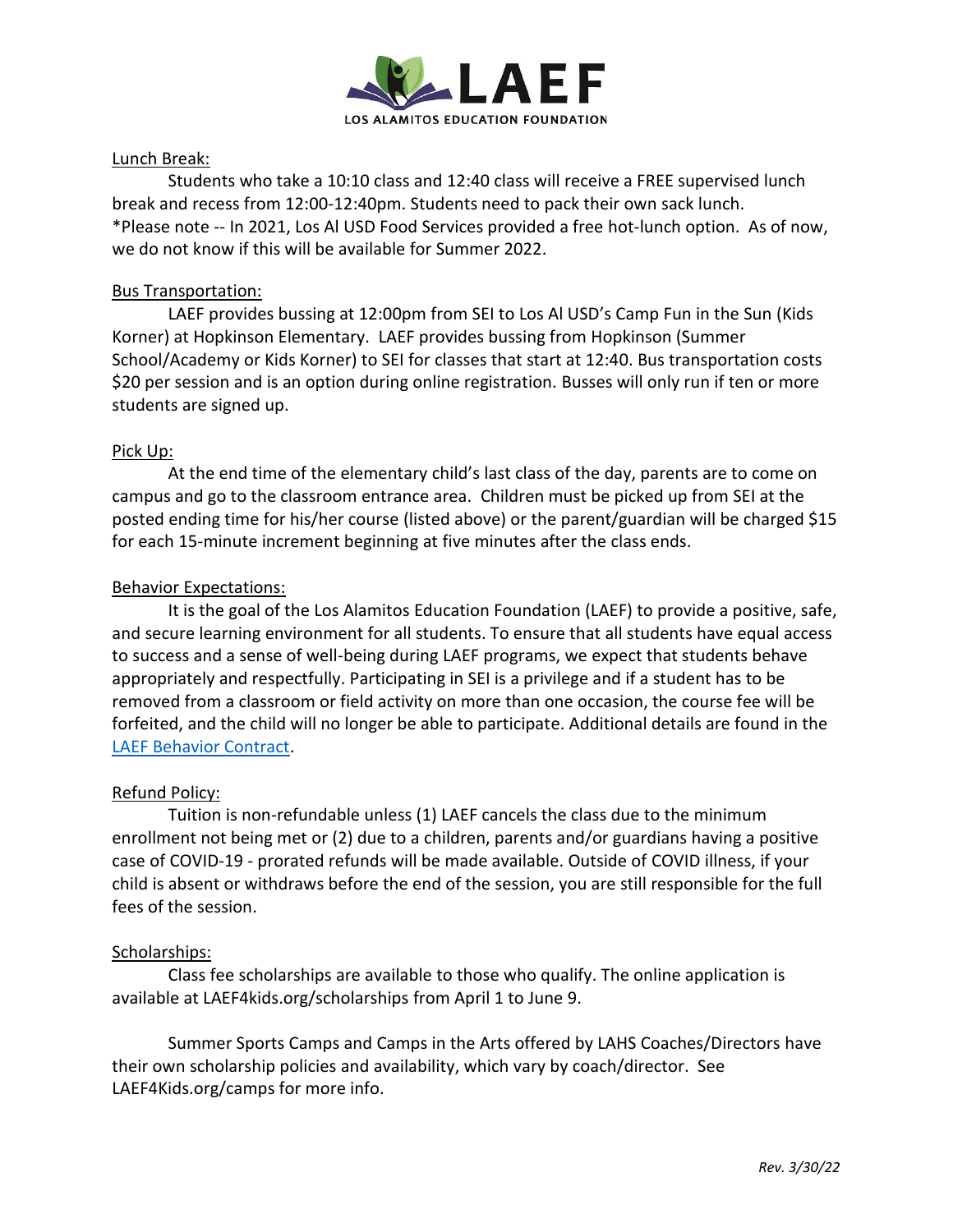

Summer Sports Camps and Camps in the Arts:

Registration information and flyers can be found at LAEF4Kids.org/camps. Camp details are at the discretion of LAHS Coaches and Directors. Please check the webpage frequently for updates to camp availability.

# **HEALTH AND SAFETY GUIDELINES**

- While indoors, face coverings are optional.
- Parents/guardians should drop off and pick up their child at specified areas and must exit campus promptly. Parents/guardians are not allowed in classrooms.

• Hand washing will be taught and reinforced in each class. Kids will be reminded to use tissues or sneeze/cough into elbows, and to avoid touching eyes, nose, and mouth.

- Soap, paper towels, tissues and hand sanitizer will be on hand.
- Custodial staff will clean classrooms and high-use areas regularly.

• Any staff, children, parents and/or guardians who feel ill, have symptoms or had direct contact with a positive case of COVID-19 must not come on campus. Symptoms include fever, cough, shortness of breath or difficulty breathing, chills, muscle pain, headache, sore throat, loss of taste or smell.

COVID-19 CONCERNS SHOULD BE DIRECTED TO LAEF EXECUTIVE DIRECTOR CARRIE LOGUE [\(clogue@LAEF4Kids.org](mailto:clogue@LAEF4Kids.org) or 562.799.4700 X-80424).